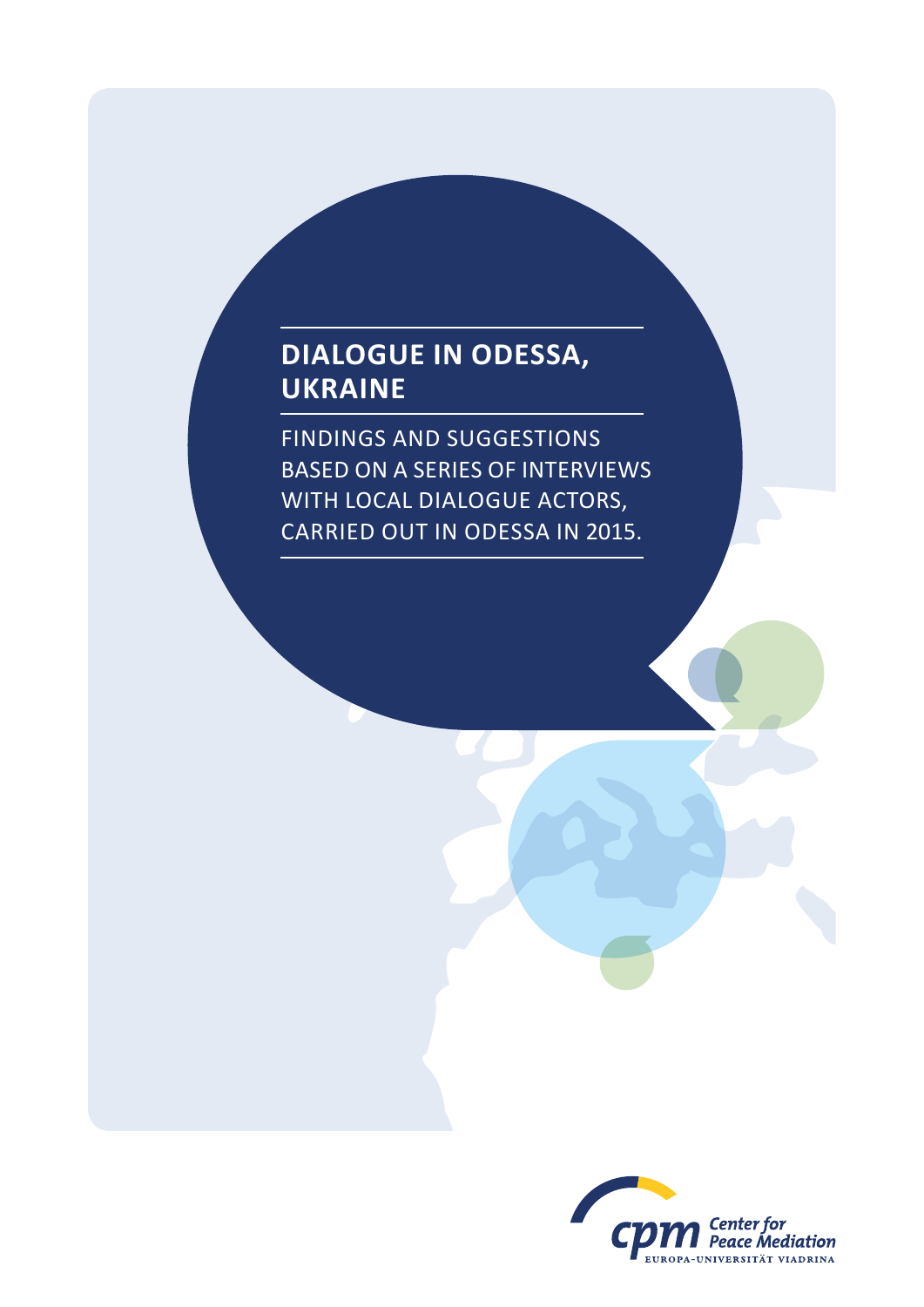## IMPRint

Author: Imke Kerber Editor: Anne Isabel Kraus

Design: Carsten Filor, www.schoenberlin.de

© Center for Peace Mediation, European University Viadrina Frankfurt (Oder), 2017

On behalf of the German project consortium (CSSP, Inmedio and CPM) supporting The Common House project in Odessa, Ukraine



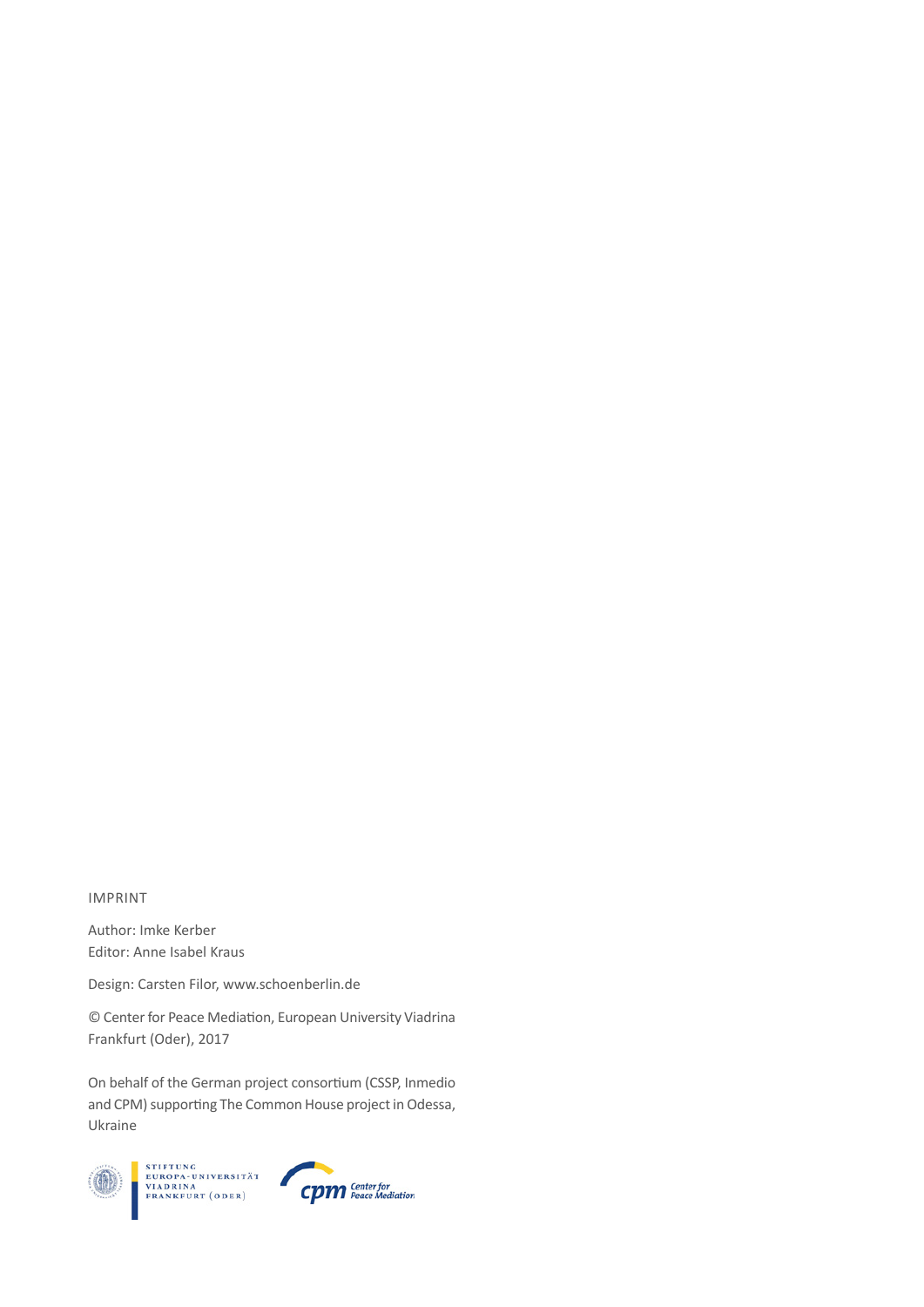# **SUMMARY**

Against the backdrop of simmering tensions in Odessa, Ukraine, that mirrored the crisis within the country since 2014, the Center for Peace Mediation at European University Viadrina Frankfurt (Oder) carried out a series of interviews with local dialogue actors.<sup>1</sup> The aim of the interview series was to explore the reasons for the difficulties that inter-group dialogue efforts in Odessa faced in 2015. The analysis of the interviews brings a number of insights to the fore that may prove relevant for adequate responses to the continuing challenges faced in dialogue facilitation and support in Odessa or other parts of Ukraine.

The first part of the study provides a condensed summary of the findings on (1) the crisis / conflict, (2) dialogue activities, (3) labels and actors, and (3) the actors' motivation and mentality, each time complemented with the author's hypotheses highlighting specific aspects of the findings. Based on the findings and hypotheses, the second part provides suggestions for designing and conducting dialogue activities in Odessa, Ukraine. The third part gives a short overview on the context and research design of the study, followed by its aims and recipients as well as its limitations to consider.

# **KEY FINDINGS**

# **Crisis / Conflict**

- Different perceptions of the situation, but shared understanding of causes for tensions and obstacles to change.
- Changing narratives on the responsibility for the tragedy of May 2<sup>nd</sup> 2014<sup>2</sup> mirror a growing divide.
- Perceived decline in tensions results in hardened positions.

#### **Dialogue Activities**

- Knowledge and assessment of existing dialogue activities in Odessa varies widely.
- Unclear and unrealistic expectations regarding the potential results of dialogue have created frustration in view of the format as such.
- Fear of exposing oneself in public and a ban of "hot topics" from the public sphere hamper meaningful exchange in dialogue settings.
- There is considerable skepticism regarding the suitability of bottom-up dialogue approaches for the current conflict situation.

# **Labels and Actors**

- Binary division into "pro-" and "anti-Maidan" does not mirror the existing spectrum of political positions.
- Increasing imbalance of political affiliations in public representation fuels tensions.
- Despite growing political engagement in civil society many retain deep distrust towards any political activities.

## **Motivation and Mentality**

- Motivations to engage on behalf of public matters are manifold, including political, social, personal, economic and religious intentions.
- Levels of motivation change in response to various factors.
- The younger generation is ready and expected to take over responsibility.

**1** All of these actors were in one way or another involved in dialogue activities, as (potential) participants, facilitators, organizers or supporters. They are professional facilitators/moderators/ mediators, volunteers, opinion leaders, public figures, or social/political activists (See Part III: About this Study).

**2** On May 2<sup>nd</sup> 2014, a political demonstration turned into a violent confrontation at the House of the Trade Unions in the city center of Odessa, Ukraine. Six pro-Maidan and 42 anti-Maidan protesters were killed; over 200 people were injured.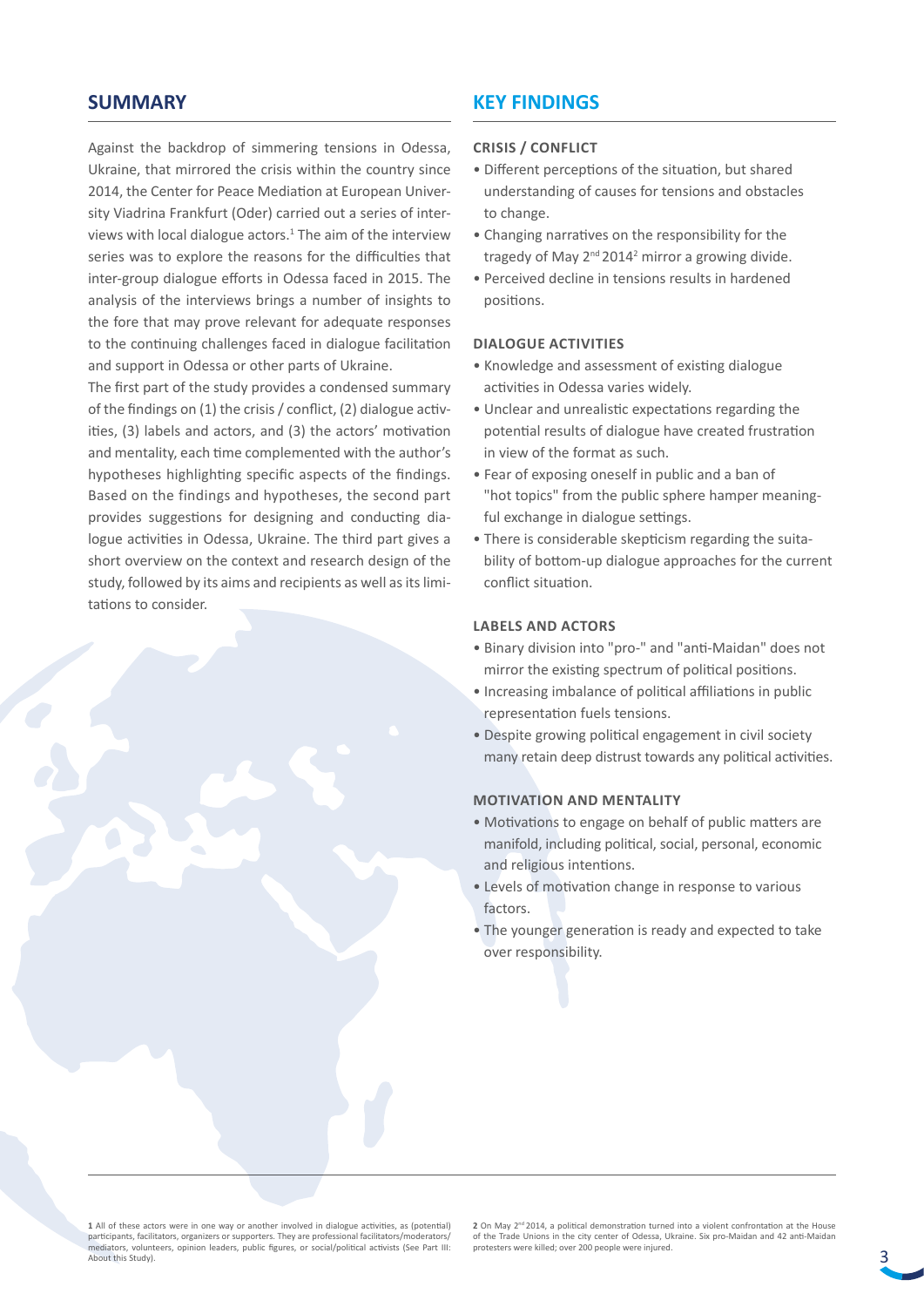# **PART I: KEY FINDINGS**

#### **1. Crisis / Conflict**

**1.1. Different perceptions of the situation, but shared understanding of causes for tensions and obstacles to change:** When actors in Odessa were asked about their perception of the "current situation" in Odessa and Ukraine

in summer and autumn 2015, the responses were quite different and contradictory. The following chart provides an overview of the spectrum of answers:



The different perceptions ranging from "war" to "transitional phase" to "cold conflict" and "challenging everyday life" demonstrate how difficult it is to define the most suitable approach to address "current" needs in a city involved in a national crisis and international conflict (see also 1.3. Perceived decline in tensions). However, when interviewees were asked more specifically about issues causing visible tensions in Odessa, the following were mentioned or affirmed by nearly everyone: **(1)** competing values and worldviews would be the main point of contention in Odessa – expressed in debate over whether a democratic way of life (the individual is above the state) is superior to an authoritarian way of life (the state is above the individual) or vice versa – resulting in (sometimes violent) confrontation among various groups; **(2)** unequal opportunities to state one's (political) view in public; **(3)** differences in dealing with and remembering the events of May 2<sup>nd</sup> between actors affected by the events and others; as well as **(4)** opposing perceptions of and concepts of dealing with IDPs in Odessa.

Despite of having/supporting different values and political views, all interviewees shared similar assumptions and concerns regarding obstacles to change and conflict resolution. Most of these obstacles are structural in nature and only indirectly connected to immediate (political) tensions in Odessa:

## **Corruption**

Corruption was described as paralyzing the individual and the whole system, including civil society: so-called pocket civil organizations financed by oligarchs would be used to influence public opinion. Corruption being present in all private and public spheres, many people do not believe that political decision-making and managing conflicts in the political sphere works without bribery. This conviction results in a general public avoidance of political matters.

#### **Mentality**

Especially the older generation was described as having two attitudes that block change and conflict resolution: a "bend-over mentality", meaning not reacting to governmental wrongdoings, and a "waiting-and-blaming mentality", which shifts all responsibility to the government.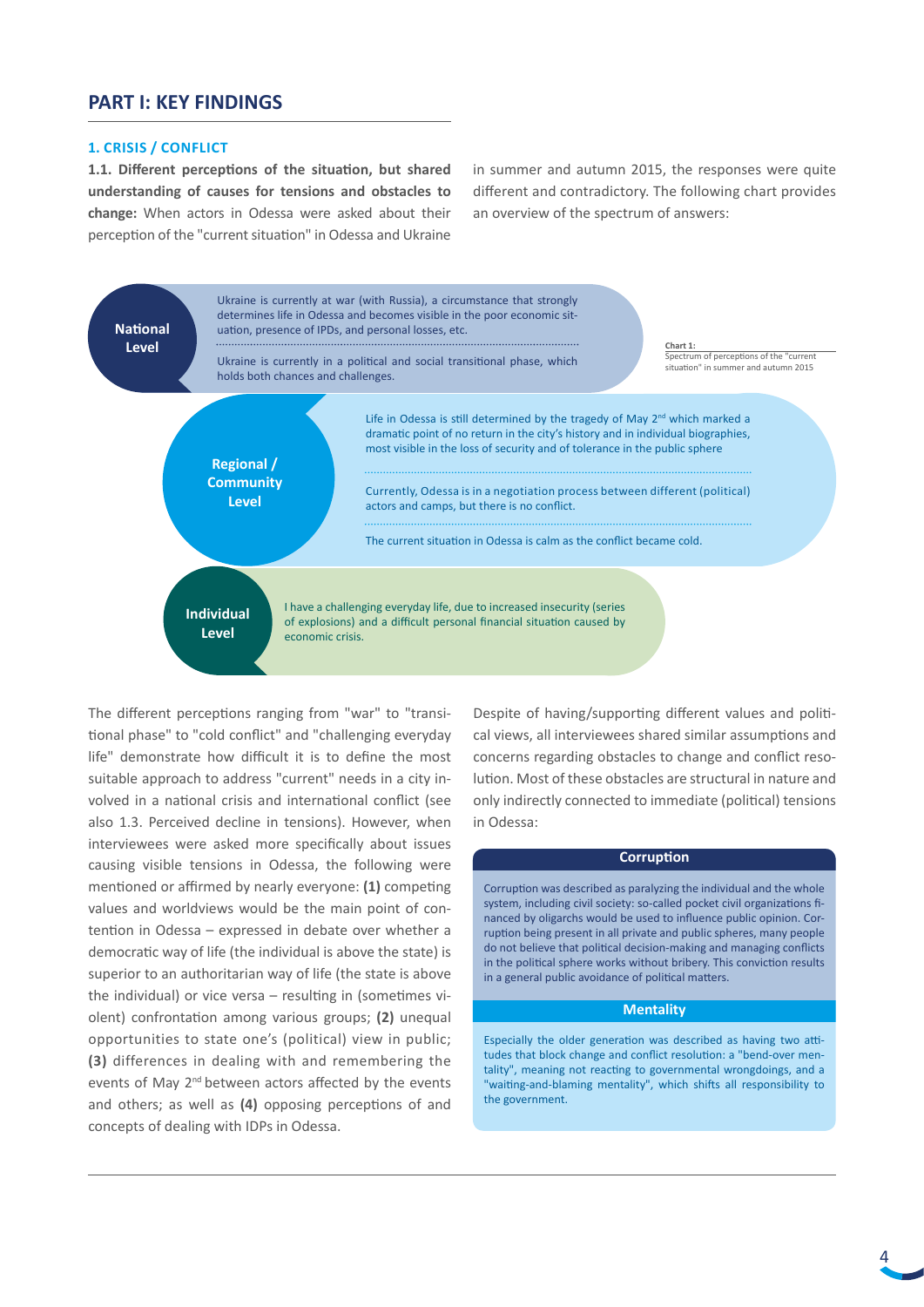#### **Economic Situation**

Politicians would use the economic crisis to manipulate and split society. It was argued that people with a better economic situation would be more resistant towards (political) manipulation while being willing and able (in terms of time and resources) to engage in dialogue.

#### **Injustice**

In general, the state system was described as unjust, with laws applied unequally in favor of state officials. It was repeatedly argued that societal tensions remained high due to the dysfunctional legal system, especially given that perpetrators of May 2<sup>nd</sup> have not yet been brought to justice.

#### **Mass Media**

In Odessa, oligarchs, certain clans and/or political parties owning TV companies (ca. 80% of them support the current political course) would use mass media to promote their own interests and agendas. Newspapers supporting opposition views would be restricted or closed. All this would result in manipulation and loss of freedom of speech. As a result, people would neither step up in public nor aim to change anything.

#### **Violence**

The increased level of violence, committed by both the state (e.g. the police) and groups within society, limits the willingness to take part in public political or societal and/or dialogue events.

**Chart 2:** Spectrum of obstacles to change and conflict resolution

**1.2. Changing narratives on the responsibility for the tragedy of May 2nd 2014 mirror the growing division:** The events of May 2<sup>nd</sup> were first described as being in complete contradiction with Odessa's mentality and ethics in dealing with conflict: The use of (armed) force against people had always been unacceptable. The majority of interviewees perceived this day as a joint tragedy and turning point in Odessa's history. This is probably why – immediately after the events – a shared narrative emerged across all actor groups in Odessa, according to which external forces had triggered the confrontation and could be held solely responsible for the tragedy. However, as time went by and the Group of the 2<sup>nd</sup> May (a consortium of journalists from all political factions and experts) investigated the events (while very few court hearings of potential perpetrators took place), the shared narrative disappeared. Actors started to blame the respective other group, resulting in threats and attempted murder on both sides. By November 2015, representatives supporting the current government criticized the categorization into victims and perpetrators. Even though the overall situation in the city cooled off, tensions were still high regarding May 2<sup>nd</sup>, which was no longer perceived as a jointly experienced tragedy but as the major event that split the city into opposing groups.

**1.3. Perceived decline in tensions results in hardened positions:** Despite the on-going conflict in the east, the explosions in 2015 and the growing division between different groups, the conflict in Odessa turned cold in autumn 2015. Back in August, the events of May  $2^{nd}$  2014 were an omnipresent and emotionally charged topic and upcoming elections in October seemed to increase tensions between different actors. But by November, interviews contained fewer references to tensions; the situation in Odessa was described as rather calm. Notable was an increased level of frustration among political actors and social activists. The decline of tensions was either explained as (1) the result of exhaustion or (2) Odessa's "tradition of cold conflict in which nobody is quarreling, but they still consider the other as their enemy" (Interview 15). Others stated that continuous restrictions and sanctions aimed at opponents silenced the conflict. Altogether, the perceived decline in tension did not seem to go along with an increased willingness to participate in dialogue; rather, positions seemed to have hardened.

#### **2. Dialogue Activities**

**2.1. Knowledge and assessment of existing dialogue activities in Odessa varies widely:** Some of the interviewees were informed about the wide variety of inter-group dialogue events that took place in Odessa in 2014 and 2015, offering a spectrum of formats and aims, addressing diverse participant groups and hosted by different local and international actors (see chart 1). Their broad understanding of dialogue<sup>3</sup> includes events that explicitly focused on and were called dialogue (such as the facilitated meetings offered by the Odessa Group of Mediation) as well as events that entailed dialogue as one element (such as an moderated exchange of views on contested issues on the occasion of an exhibition).

However, when asked about the hosts of dialogue activities in Odessa, most interviewees mentioned only international organizations (like the OSCE). Whereas general knowledge of local dialogue actors and their competencies seemed rather low, international dialogue actors seemed to enjoy strong visibility and a good reputation in Odessa; they are perceived as non-politicized dialogue facilitators, witnesses and observers of events as well as valued for taking responsibility.

**<sup>3</sup>** Dialogue was commonly referred to as a tool to solve conflicts that stimulates exchange between people holding different views on a conflict. Most interviewees also shared a joint understanding of the success factors for dialogue in view of the facilitators: Dialogue facilitators or mediators should be (a) trained and skilled to help participants find a common language, (b) be omni-partial ("outside this atmosphere, not politicize, not supporting any party/side"; Interview 4), (c) have authority and (d) be intellectually gifted and trusted.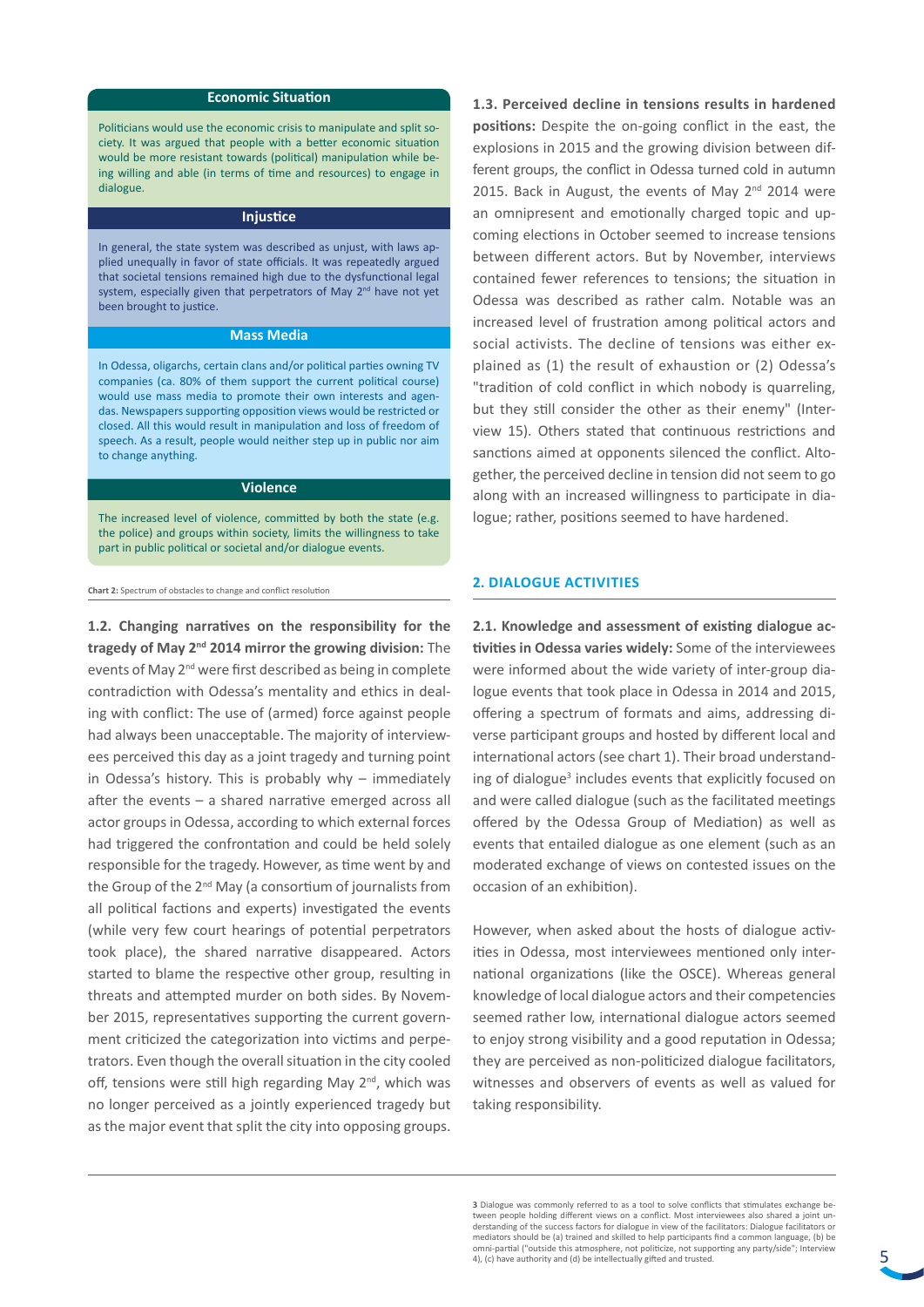

**Chart 3:** 

Spectrum of dialogue events in Odessa in 2015

Also remarkable is the diverging assessment of dialogue events: Nearly half of the interviewees felt that there were enough dialogue opportunities for those who are interested while emphasizing the success of such meetings (like the OSCE meeting before May 2<sup>nd</sup> 2015, that presumably managed to minimize violence). A slight majority disagreed, criticizing either the lack of inter-group dialogue platforms in Odessa or claiming that the dialogue format as such would be insufficient as it failed to bring together relevant actors from inside and outside Odessa, create a safe space, and bring up concrete, conflict- relevant issues ("only dialogue about dialogue") and/or produce implementable outcomes.

**2.2. Unclear and unrealistic expectations regarding the potential results of dialogue have created frustration regarding dialogue itself:** The majority of interview partners expected dialogue events to produce "deals", meaning the creation of a sound agreement or binding obligations between participants. This implies that dialogue participants are expected to have some form of decision-making authority, that the result of the talks needs to be translated into some sort of agreement and that monitoring measures (e.g. presence of neutral observers) must accompany the process. This assumption of the raison d'être of dialogue is in line with the local conflict culture as described by the interviewees: "In Odessa region there is such a mentality, that we can have a deal even if we have different opinions; it's normal for Odessa people: We are making deals" (Interview 15). This demonstrates that people in Odessa appreciate formats enabling them to reach agreements and place less emphasis on mutual understanding or improvement of relationships when

dealing with different opinions. In order to reach a "deal" – especially in tense conflict situations and when a lot is at stake – measures like negotiation and mediation are trusted and perceived as more suitable than facilitative approaches like dialogue. Nevertheless, three out of 19 interviewees stated that dialogue serves to create empathy and tolerance while stressing the importance of an open but neutrally monitored exchange between people with different opinions in Odessa.

Either way, (single) dialogue events seem to have been attached to unclear and unrealistic expectations that turned into frustration among participants. All this underscores the need to clarify the concept of dialogue and seek ways to tailor dialogue formats to the local conflict culture (e.g. by complementing dialogue with mediation elements or processes).

**2.3. Fear of public exposure and banning of "hot topics" from the public sphere are key obstacles to meaningful exchange:** With a few exceptions, in Odessa one can notice caution when it comes to expressing one's (political) opinion in public as people are afraid of facing negative consequences (like losing their job or being physically threatened). When explicitly asked about the willingness to participate in dialogue events on current political matters, almost all interviewees expressed security concerns, making their participation in an event strongly dependent on other participants and the surrounding conditions (e.g. security guarantees). Even though this caution or fear seems to have decreased since the uprising on Kiev Maidan in 2013 and the events of May 2<sup>nd</sup> 2014 in Odessa, there is still a tendency to avoid or ban "hot topics" (like the ongoing war in East Ukraine, the situation of internally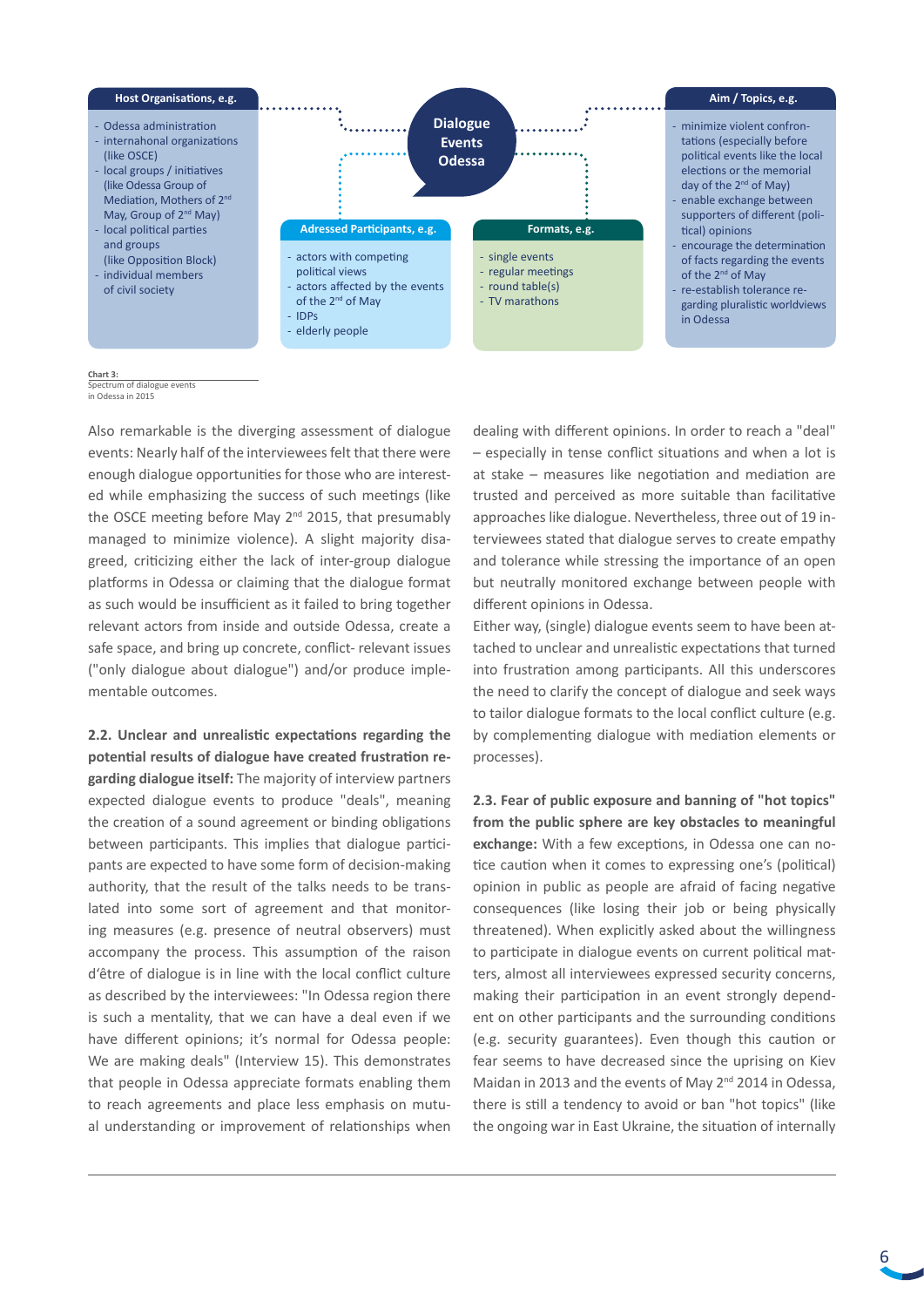displaced persons, etc.) from the public sphere, including informal settings and the workplace. Roughly 1/3 of the interviewees mentioned that they ensured positive experiences by avoiding hot topics as this would allow them to gain or keep contact with people who hold different opinions. As a result, unfiltered, explicit (political) exchange would only take place in the so-called "kitchen format", described as a not-outcome-oriented exchange of (political) opinions and ideas among like-minded people within a safe space. However, indicating the changing attitude, it was repeatedly stressed that talks in the "kitchen format" were useless as they would not have any impact on the conflict resolution process and/or create needed change in Odessa and Ukraine in general: "If the only participants are moderate people with whom one can find a common language, one will not change anything as the [others] have to be on board" (Interview 4).

However, according to the interviewees, participants should be selected based on (a) their willingness to search for a "real" reduction of tensions, (b) their standing in society and (c) their level of influence on other people/groups.

This reveals the dilemma that dialogue endeavors currently face: On one hand, offering inter-group dialogue on hot topics may scare away potential participants, especially when the host/facilitator does not possess the necessary resources to guarantee security. On the other hand, when dialogue events only consider uncontested matters or only bring together like-minded actors, these events are perceived as incapable of bringing real change or as useless duplications of the kitchen-format.

**2.4. Skepticism regarding the suitability of bottom-up dialogue approaches for the current conflict situation:**  While considering dialogue an important and valuable instrument in general, the majority of interviewees questioned the suitability of dialogue as a means to meet the demands of the current conflict situation in Odessa and in Ukraine in general. Many interviewees were skeptical as to whether the timing was "right" for dialogue (in the sense of creating mutual understanding) as this quote demonstrates: "Dialogue is rehabilitation. This has to be the next stage. Now we are at the stage of surgery. But we are already starting to talk about rehabilitation, although we do not have a shared objective for rehabilitation yet" (Interview 10). On the local, regional and national levels, people

were described as not yet ready for dialogue as they were still trying to get into a more favorable position "to win" in the long run. Moreover it was argued that fruitful dialogue would require a few challenging preconditions: an end to the war in the East of Ukraine, a restoration of justice (mostly in regard to the events of the  $2^{nd}$  of May), the implementation of reforms and a better economic situation. The skepticism seems to be further fueled by the overall assumption that inter-community dialogue in the regions of Ukraine cannot change anything as long as there is no change of the situation on the international level of the conflict (mostly referring to the inter-state conflict between Ukraine and Russia): "[T]he only thing we [people in Odessa] can do is to calm down the small disputes between the parties but we cannot suppress a big conflict" (Interview 4). This quote highlights a perceived or actual lack of participation in and influence on the conflict resolution process on the highest political level, which is understood as the "actual" one, displaying a fatal disconnect between dialogue activities on Track 3 and Track 1.

According to the interviewees, trust in the usefulness of inter-community dialogue could be built by introducing dialogue in a more personal/informal, protected and non-politicized environment. On the basis of success stories from other countries or from the inter-personal sphere, the potential of dialogue may also become apparent for the public sphere.

#### **3. Labels and Actors**

**3.1. Binary division into "pro-" and "anti-Maidan" does not mirror the existing spectrum of political positions:** Most interviewees emphasized that the division into pro-Maidan and anti-Maidan throughout Ukraine had been artificially imposed upon them for strategic reasons, either by the past or current government or the international community. Other binary labels like "pro-Russian" vs. "pro-Ukrainian" or "pro-Europe" were rarely used, as a primarily geographic reference would not point out the core difference between the competing (political) positions. Instead, people referred to "proauthoritarian"/"antiauthoritarian" government supporters: "there is no ethnic conflict; it's about values; (however) not all Ukrainians share these democratic values, just as not all Russians share authoritarian values" (Interview 13). Notably, the "pro-authoritarian"/"anti-authoritarian" dichotomy does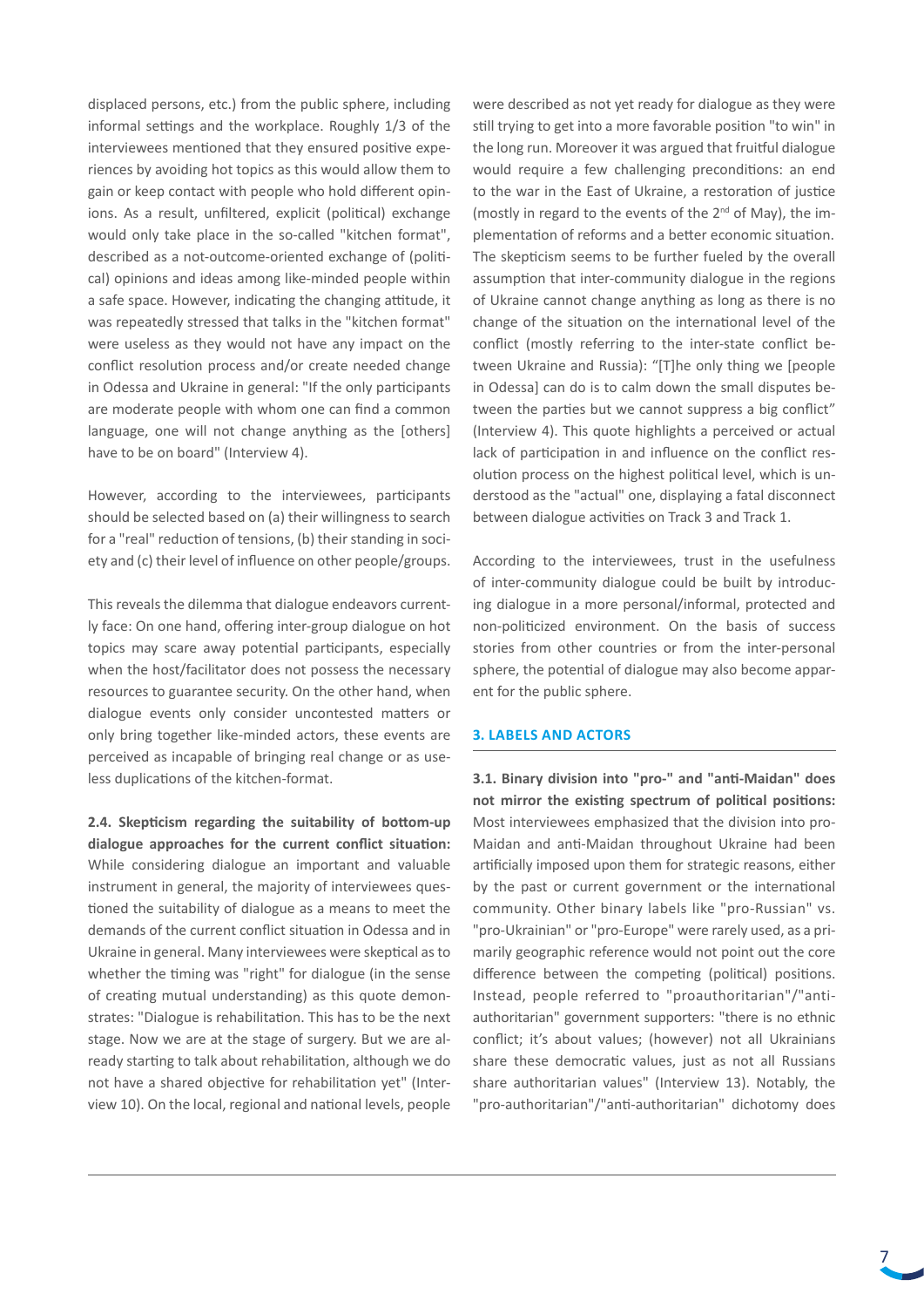not seem to simply reproduce the "anti-Maidan"/"pro-Maidan" logic as, for instance, some movements of farright "Maidan" supporters tend to have also "pro-authoritarian" views. In general, interviewees were very cautious about applying simplistic labels, especially binary distinctions, and described their own political position with specific, self-chosen labels or terms (see chart 2).

From the fact that almost every interviewee used a different label to describe his or her own position, one can conclude that 1) the choice of label is personal, individualistic and possibly context/situation related and 2) the range of labels reflects a high diversity of (political) positions.

At the same time, it seems that labels are not necessarily connected to a fixed political agenda, as some were used interchangeably. Against this background, it becomes even clearer that the division into "pro-Maidan" and "anti-Maidan" is too narrow and sketches an unrealistic picture of the situation on the ground. Hence, it seems important to not only change the wording but to start addressing the groups in a more differentiated manner that leaves the binary logic behind.



**3.2. Increasing imbalance of political affiliations in public representation fuels tensions:** Despite the fact that all sides (however they are addressed) are represented by significant numbers of people in Odessa (no exact ratio known), it was repeatedly stressed that only one side, the supporters of the current government, would be represented in the public sphere and thus be able to influence the political processes in Odessa. This imbalance or even marginalization would be visible in (1) the positions stated in public debates, (2) group affiliations

of participants in dialogue, (3) coverage within Ukrainian media, (4) public perception of winners and losers of the crisis, and (5) restrictions and sanctions. Actors supporting the current government explained this circumstance by stating that opposition groups in Odessa would suffer from a lack of leaders, in particular intellectual leaders, as well as a steady loss of supporters, resulting in the inability to state their position or to influence the processes in Odessa. Countering this, it was argued that the strong representation of Odessa auto-Maidan would result from the authorities' support and a deliberate suppression of any oppositional actors. Regardless of whether this is true, the perceived increasing imbalance could be a driving factor for further conflict escalation. In fact, tensions among supporters of competing political groups in Odessa were growing, leading to frequent violent attacks in 2015.

**3.3. Despite growing political engagement in civil society many retain deep distrust in political formats:** Even though many actors seemed to be politically motivated at the time of the interview, few stated that they had been interested or active in politics or public matters before the events of November 2013 in Kiev. This may be explained by a widespread distrust in political leaders and institutions and a resulting political apathy in civil society: Many (former) political figures in Odessa and in Ukraine in general are perceived as neither credible nor trustworthy, due to corruption and a political culture that places self-interests over official duties and political processes. Against this background it is not surprising that actors prefer nonpolitical leaders (like intellectual authorities) to create societal change and tackle conflicts in public matters. What strengthens this tendency is that political opinion leaders were thought to be very unlikely to publicly change their opinion or make considerable concessions in a dialogue format, since followers would immediately suspect that he/she had "sold" him/herself. The Maidan movement and/or the events of May  $2^{nd}$  2014 in Odessa reduced the overall political apathy a bit, as a number of actors started to feel more powerful and translated their aims into some sort of political agenda. The majority, however, did not turn their political position into direct political action. Hence it is important to design dialogue events in such a way that makes them appealing to politically and nonpolitically active people alike.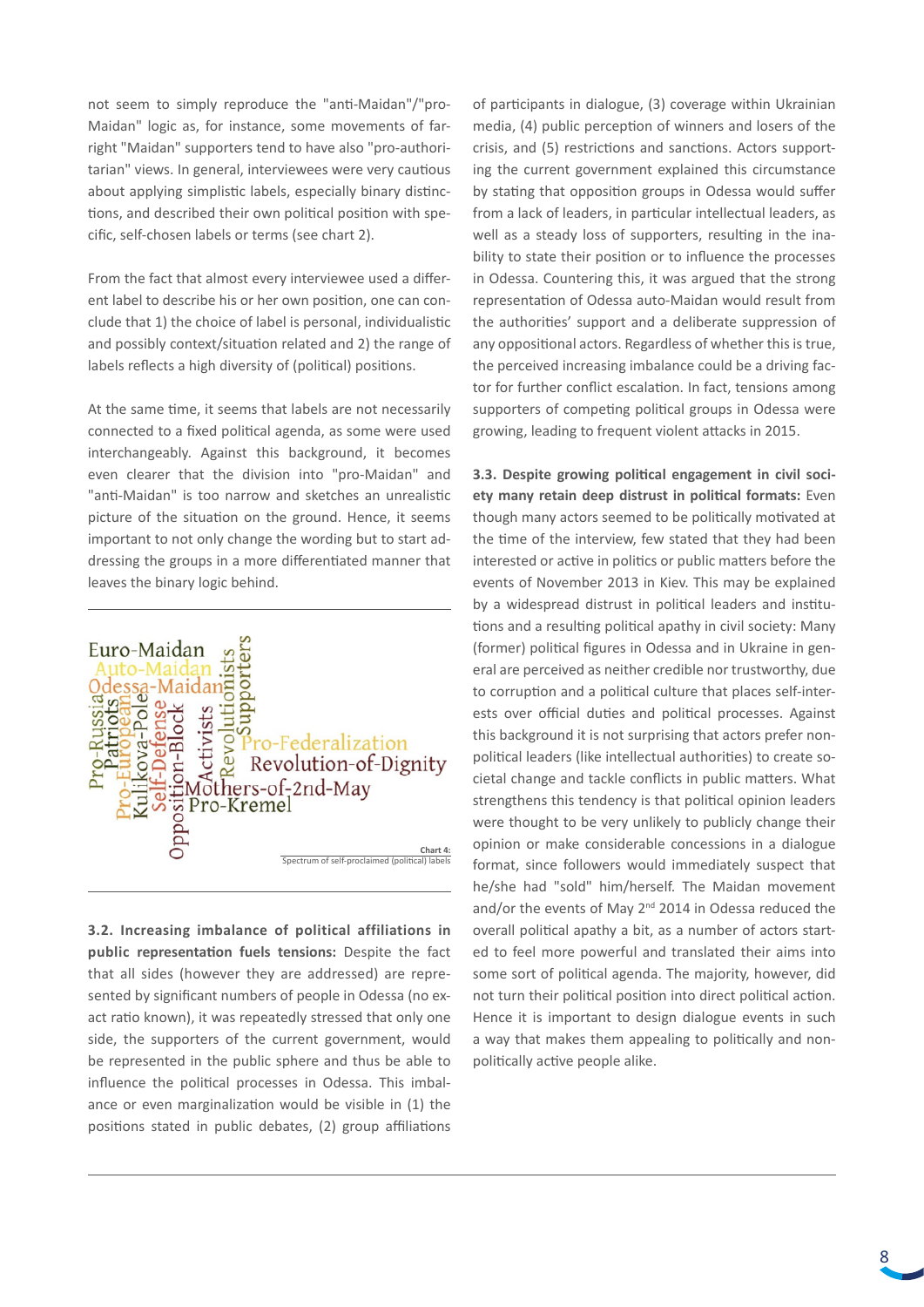| <b>Primary Motivation</b> | Ratio  | <b>Aims</b>                                                                                                                                                                                                                         | <b>Areas of Engagement</b>                                                                                                                                                                                                                                                                                                                                                              |
|---------------------------|--------|-------------------------------------------------------------------------------------------------------------------------------------------------------------------------------------------------------------------------------------|-----------------------------------------------------------------------------------------------------------------------------------------------------------------------------------------------------------------------------------------------------------------------------------------------------------------------------------------------------------------------------------------|
| <b>Political</b>          | 6/19   | Gain political influence; increase constitu-<br>tional legality; solve political issues; fight<br>demonization of opponents; improve con-<br>ditions for future generation; fight for jus-<br>tice, patriotism or societal optimism | Providing legal assistance to voters; solving<br>social and monetary problems; protecting<br>social standards; coordinating political<br>events; providing informational material;<br>endeavoring to build up civil society                                                                                                                                                             |
| <b>Social</b>             | 5/19   | Help people and do something good / use-<br>ful despite or irrespective of own political<br>views                                                                                                                                   | Providing first aid (supporting IDPs, soldiers<br>or veterans with food, shelter and medical<br>supplies); providing psychological support,<br>mostly for relatives of victims, persons held<br>in custody, soldiers/ex-combatants or IDPs;<br>organizing public events/festivals in Odessa;<br>(re-) integration programs; teaching, inclu-<br>ding IT or English courses; fundraising |
| <b>Personal</b>           | 5/19   | Do something interesting/fulfilling;<br>Do something relevant that improves one's<br>own children's prospects                                                                                                                       |                                                                                                                                                                                                                                                                                                                                                                                         |
| <b>Economic</b>           | $3/19$ | Get (subsequently to voluntary engagement)<br>a well-paid job and/or an influential public<br>position; gain prestige                                                                                                               |                                                                                                                                                                                                                                                                                                                                                                                         |
| <b>Religious</b>          | $3/19$ | Follow religious values that demand help-<br>ing others                                                                                                                                                                             |                                                                                                                                                                                                                                                                                                                                                                                         |

**Chart 5:** Spectrum of motivations for political and social engagement

#### **4. Motivation and Mentality**

**4.1. The motivations to engage on behalf of public matters are manifold:** After the Kiev Maidan protests in 2013, the outbreak of the war in the eastern parts of Ukraine in 2014 and the violent events of May 2<sup>nd</sup> 2014 in Odessa, engagement on behalf of public matters increased drastically. Analysis of the underlying motivations for this engagement revealed that they are manifold and complex; however they still can be grouped in five areas of primary motivation (see chart 3). Identifying a primary motivation is key, as one can assume that this source of motivation needs to be satisfied somehow if the actor is to continue his engagement.

Every primary motivation seemed to be accompanied by other motives, showing that actors have a set of mixed purposes, each following different logics, e.g. the wish to do something good for the community is combined with the desire for self-fulfillment through establishing one's own project. Moreover, motivations seem to shift over time: For instance, some actors whose prime motivation was political eventually became motivated primarily socially.

**4.2. Levels of motivation change in response to various**  factors: Even though the political motivation to engage in public matters was comparably high in 2015, disappointments after the local elections in October 2015 and slow reform processes led to a decrease of political motivation. In addition, the level of commitment to social engagement was stated to be higher than before; some actors even

gave up their profession to work full time as a social volunteer. However, rising frustration and exhaustion soon decreased their level of motivation, too. What can be expected about the other sources of motivation? Unlike political or social motivation, religious motivation can be seen as more resilient in general as it is typically deeply rooted in a person's identity and often becomes even stronger in times of crisis, disappointment and frustration. Hence, actors who are primarily motivated religiously might keep up their engagement. As actors who are primarily motivated personally also have strong intrinsic triggers, their level of motivation also can be expected to remain unchanged. Being motivated primarily economically bears potential benefits and risks for a person's eagerness and sustainability of social services in general: If these actors succeed in turning their social engagement into a profitable job, it allows them to allocate all their resources and time to social services. Taken out of the unpaid voluntary niche, political and social engagement could open a new market sector and gain societal standing. Risks include inter alia that the social engagement is only used as a springboard toward better opportunities.

**4.3. Younger generation is ready and expected to take over responsibility:** In Odessa (and probably in Ukraine in general) there seems to be a gap in mentality between the older and younger generation. The former was described as still having a "waiting-and-blaming" mentality whereas the latter would take over responsibility to create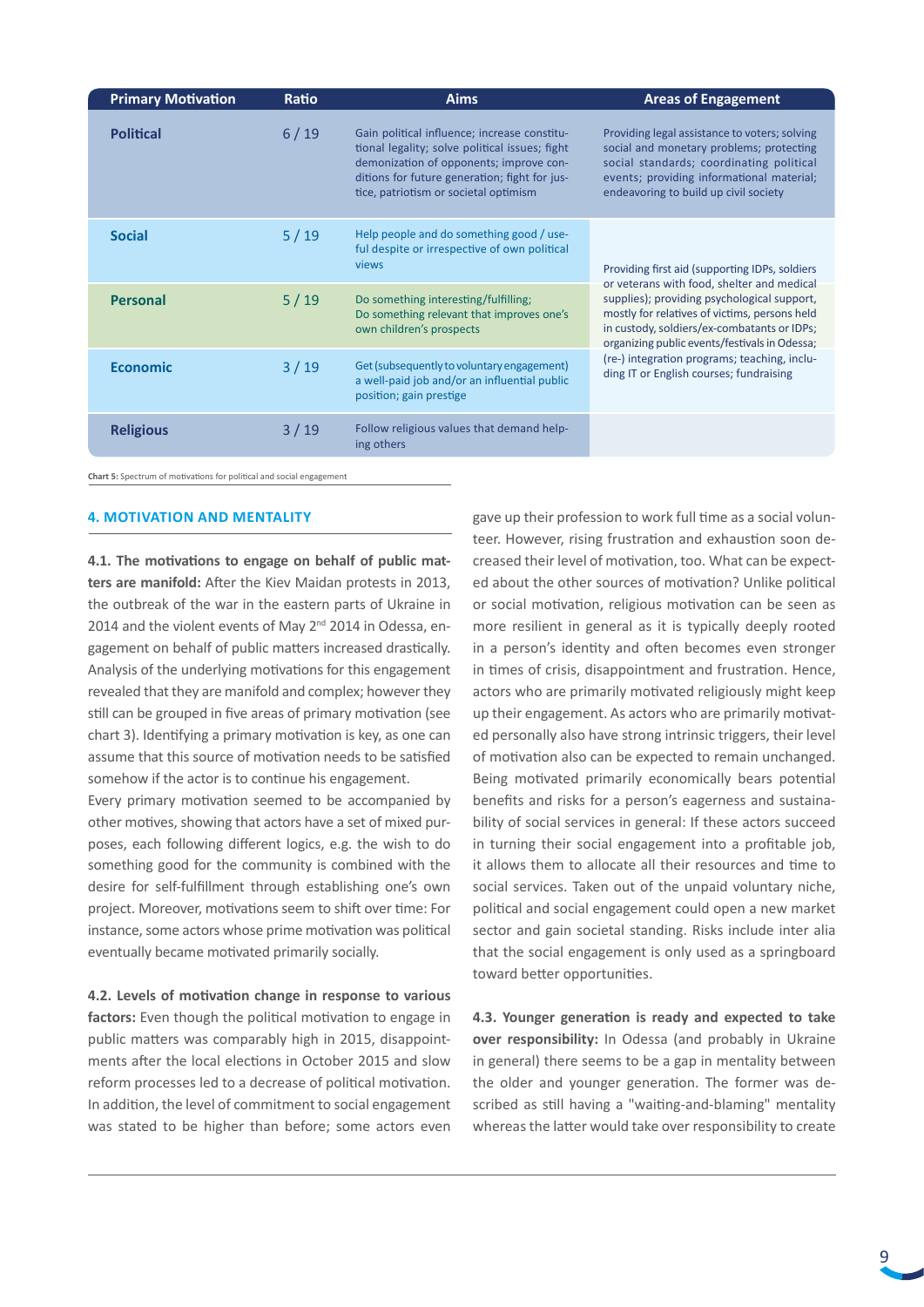change by themselves. This "mentality shift" began with the events of Maidan and May 2<sup>nd</sup>, when people started to feel or develop more political influence and/or to be willing to take on more responsibility. However, it seems that this phenomenon is limited to the social sphere, where there is now more room for engagement and social activities that yield concrete results. The overall level of engagement in Odessa and Ukraine was described as still rather low (only 5-7% active people), resulting in a weak civil society. The hopes for (political) change and conflict resolution are thus placed in the younger generation, increasing both its de facto influence and the expectations directed at this generation.

# **PART II: SUGGESTIONS**

# **1. Bring together actors with different political positions**

**1.1. Open up dialogue activities to a greater audience:**  Many actors in Odessa either (1) lack an interest in politics, (2) are afraid to express their political views or discuss conflict specific issues in public and/or (3) generally mistrust political processes. However, there is a great interest in discussing public matters with (moderate) actors from all social spheres. Hence, by offering dialogue in non-political contexts, the threshold for participation will be lower as actors are more interested, and willing – while being less afraid – to take part. Besides outreach to active members of the civil society, a focus on intellectual leaders might be conducive, as they are more likely to be accepted by all sides and are generally perceived as necessary participants for dialogue.

**1.2. Increase security at dialogue events:** Many actors are afraid to participate in dialogue activities because they fear verbal or physical threats from other participants. Hence, it is necessary to increase the de facto and perceived level of security during meetings by, for example, having enough facilitators observing the talks and break times. It might a helpful to follow social media and use it as a kind of "tension monitor" before planning a dialogue event. This will allow assessing how much security is needed and whether one-on-one dialogue is suitable in terms of participants and timing.

**1.3. Introduce new dialogue formats with different aims and outcomes:** Since many actors stopped attending dialogue events because they were tired of "just talking", it is important to offer different formats that translate into concrete plans for action (e.g. workshops on specific issues like how to integrate IDPs in Odessa). Moreover, given that most people are active in social life in one way or another, introduce dialogue as a method to enhance cooperation, coordination, information exchange or finding mutual arrangements within the field of political and social (volunteer) services in Odessa or other branches, such as local business. Moreover, when aiming to address and bring together opinion leaders try to use online dialogue platforms as the threshold is lower and (physical) security is not an issue. However, when offering online dialogue, make sure debates are adequately moderated. All this will increase trust in the method of dialogue and may later enable the use of dialogue for rehabilitation and reconciliation in real life exchange.

**1.4. Re-activate common values before entering dialogue:**  As the tense situation is perceived as a result of competing values, it is necessary to re-activate commonly shared social and societal values (namely Odessa's non-violent conflict culture respecting different opinions) in order to bring together actors with opposing views. Actors primarily motivated socially or religiously may advance fruitful dialogue among opposing actors as their engagement is based on and shaped by a code of conduct (doing good for the community). Most actors, either due to their primary political motivation (to change political structures) or primarily social or personal motivation (to serve the common good), are aiming to improve life for coming generations. Aside from being a connecting theme among actors (mostly parents), the motivation to discuss issues relating to the "future of Odessa" (or Ukraine in general) is high. This motivation can be met best through innovative, future-oriented workshops.

**1.5. Link events to established local and international (dialogue) initiatives, organizations or actors and use social media:** As some local and international (dialogue) organizations or actors already enjoy good reputations and/ or trust (e.g. OSCE or the Odessa Group of Mediation), it seems promising to link planned events to these organizations. Building on the established trust in these actors, people may be more willing to participate and be more open to stating their opinion (also in front of people whom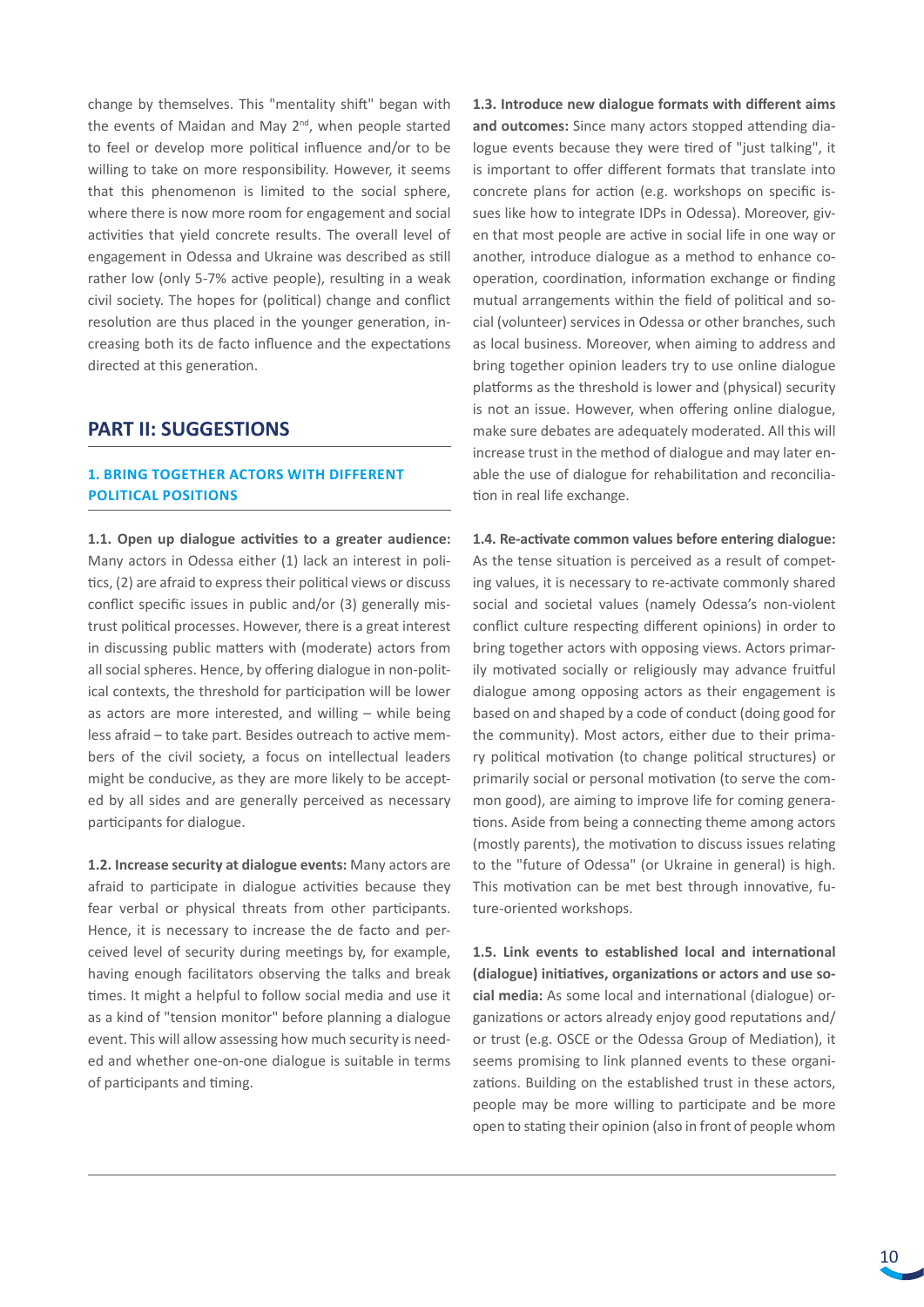they do not know). Moreover, bring together actors by merging different dialogue initiatives offered in Odessa. As many actors use social media as a source of information, use the Internet (e.g. Facebook) to announce planned dialogue activities. To increase the willingness and trust of potential participants, provide sufficient information about the people/institutions behind a dialogue event, as well as its purpose and goal.

# **2. Meet the actors' motivations and mentality**

# **2.1. Include more social components while strengthening personal recognition and self-fulfillment:**

Taking into account that actors are motivated by mixed motives, it is necessary to make dialogue a social event by adding more informal parts (drinks and/or buffets) to the official dialogue session. On the one hand, this will enable actors to strengthen their contact with people in whom or in whose other networks they are interested (e.g. because of their shared fields of engagement). Moreover, when dialogue is framed as a social event, actors may feel that their (social) engagement is recognized and rewarded. When actors voluntarily allocate a lot of or all their time and resources to social or political engagement, they might have a need for recognition and other personal benefits as reward. One way could be to enable these actors (e.g. through mini grants or operational support) to implement or continue their own (dialogue) initiatives. In any case it is key to encourage and support local dialogue projects, as this also will encourage other local actors to take responsibility.

**2.2. Address the (post) Maidan mentality and the younger generation specifically:** Whether they support the Maidan movement or not, a considerable number of actors feels willing and able to influence – in one way or another – current developments in Odessa or Ukraine. These people might "only" need some support to find or institutionalize the right forum/format to bring about societal change. As the younger generations are more orientated towards self-organized change, they should be particularly supported, e.g. by identifying their specific (potential) contributions to societal processes while strengthening their knowledge and their ability to organize multiparty actions.

## **3. Address relevant issues**

**3.1. Events of May 2nd 2014:** These events were perceived as a root cause for on-going tensions and overshadowed/ hindered on-going (reconciliation) processes. Addressing them might reveal another way to overcome the widespread feeling of injustice (due to the lack of legal prosecution after the events of May 2<sup>nd</sup>). Jointly speaking about (primary or secondary) trauma caused by the events of May  $2<sup>nd</sup>$  can support individual healing processes as well as contribute to rehabilitation and reconciliation between the affected communities in Odessa. Strongly linked to the events of the May  $2^{nd}$  is also the perceived or de facto loss of security in the public sphere. As this perception is shared among all actors in Odessa, the matter of security must remain on the agenda of dialogue activities in a practical (security staff) as well as in an emotional (trauma, trust building) and political sense (freedom of speech).

**3.2. Corruption, public matters and infrastructural issues:**  Dialogue cannot stop the system of corruption (thus it is necessary to show the limits of the dialogue method in this regard) but it can challenge corruption by (1) jointly discussing how corruption paralyses even people with good intentions; (2) searching for ways to regain action and/or widen the scope of action; and (3) developing concrete ideas for an incremental systemic change to be explored and started in joint activities. When discussing corruption, it is key to create awareness for the dilemma of trying not to take part instead of blaming who is taking part: How can I stay out of a corrupt system in which I have to live? As corruption is such a key issue in Odessa, dialogue organizations should be transparent about their funding sources and what their donors expect them to do, particularly when events are backed by domestic or international political, business or other donor organizations. When allocating funds to local dialogue and dialogue actors, make sure that the selection processes are fully transparent and monitored according to the usual funding standards.

Infrastructural issues like better pavement and transportation facilities are also promising topics for dialogue, as they are relevant for a majority of people in Odessa and explore representation of different (political) positions on non-political topics. Experience shows that actors in Odessa are willing to postpone all political disagreements for the sake of reaching agreement on public matters.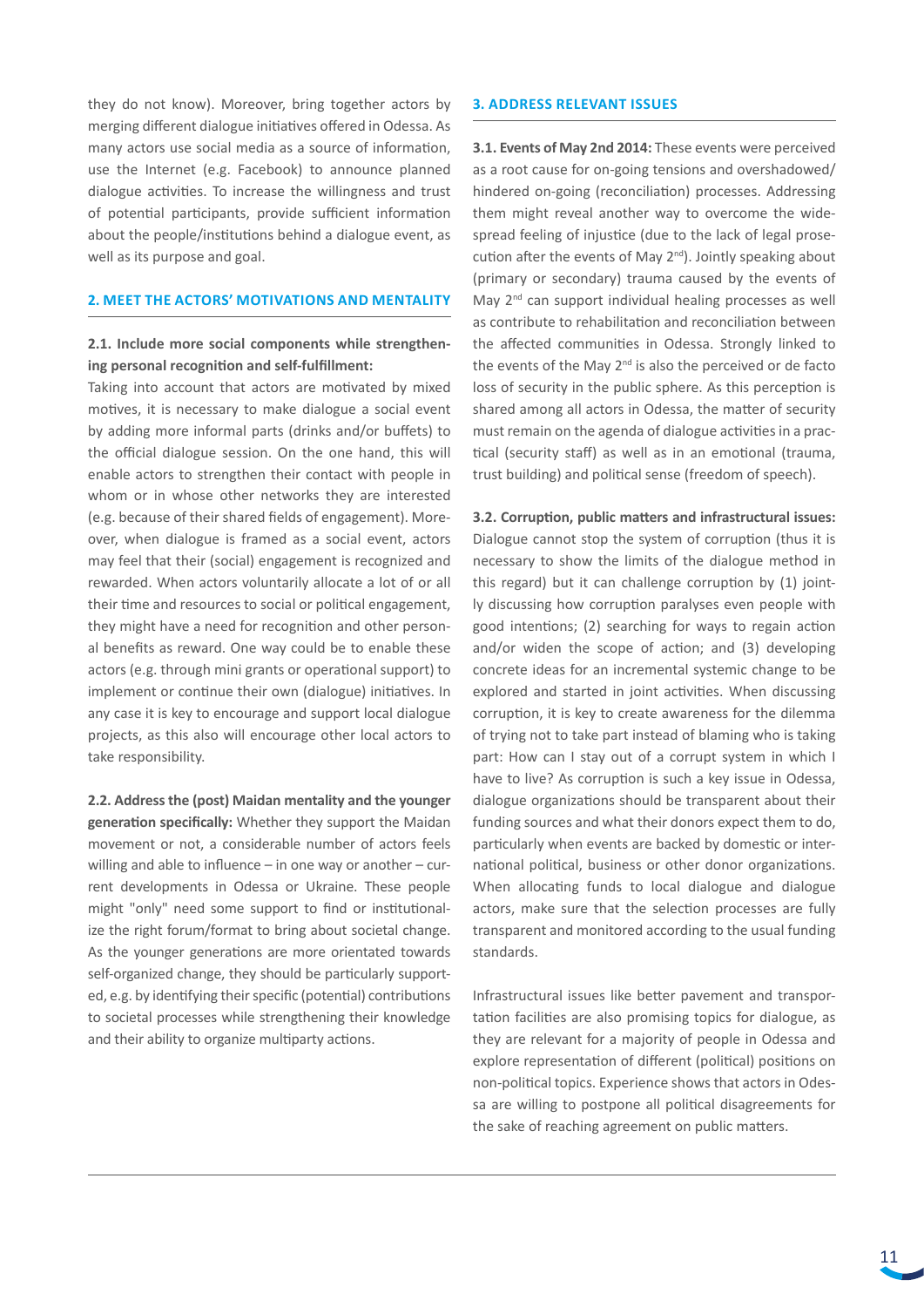**3.3**. **Trauma and frustration:** As many actors take their motivation for engagement from traumatic experiences, they may need psychological support. Hence, (re-)activate links to local psychologists and trauma experts. Aside from providing individual psychological support, dialogue actors can provide secure spaces for sharing personal experiences (e.g. when discussing the events of May 2nd) and offer coaching/supervision to find constructive ways to handle endogenous and exogenous sources of emotional stress and exhaustion. Given the always-limited resources, consider pragmatic ways to provide such services.

Furthermore, the majority of actors has experienced and/ or still feels some sort of deep frustration about the on-going war in eastern Ukraine, the lack of legal prosecution after the events of May  $2^{nd}$ , the slow reform process in Ukraine, the local election process in Odessa or their own unfulfilled social or political efforts leading to the impression that nothing is changing or changeable at all. Hence it is necessary to provide a platform for discussing this immense level of frustration – which at a second glance has multiple sources with various options for change – and to turn the feeling of helplessness into (renewed) action.

# **PART III: ABOUT THIS STUDY**

# **1. Context and design of research**

The study summarizes the results of an interview series with local actors involved in dialogue in Odessa, Ukraine, conducted in August and November 2015 by the Center for Peace Mediation at European University Viadrina, Frankfurt (Oder), Germany.

**(1) Context:** The interviews were carried out as part of the project The Common House – Supporting and Broadening Dialogue Processes in Odessa that was realized in Odessa, Ukraine, in 2014 and 2015 by a German project consortium consisting of CSSP – Berlin Center for Integrative Mediation, inmedio – Institut für mediation. beratung. entwicklung and Center for Peace Mediation (CPM) at European University Viadrina in Frankfurt (Oder). In the course of this project, a core group of Ukrainian civil society actors was established – formerly The Common House, now Civil Initiative Space for Dialogue – to engage in facilitating, organizing, supporting and/or promoting dialogue in Odessa. Key aims of the project were to strengthen

the practical capacities of these actors and the synergies among them and to reach out to dialogue actors with connections to other political camps. The German Federal Foreign Office funded the project.

**(2) Focus:** The interviews focused on exploring (a) the experiences as well as challenges and needs identified in view of dialogue/mediation activities in Odessa; (b) the self-proclaimed political affiliations of the interviewees; (c) the interviewees' motivations to engage in political and social activities related to the current crisis/conflict and (d) the issues considered relevant to the current crisis/conflict in Odessa, Ukraine.

**(3) Method:** The series comprised a total of 19 interviews conducted in Russian/ Ukrainian/ English. All of them were audio recorded.<sup>4</sup> The study followed a qualitative approach using single, semi-structured interviews to collect data and qualitative content analysis to analyze them. The interviews had an action research component as they aimed at stimulating reflection on existing ways of thinking and acting and preliminary findings were discussed with the interviewees and other local actors in order to test them. The interview data were systematically analyzed as well as greatly condensed in order to filter out the information that seemed relevant for dialog facilitators and supporters while trying to stay as close as possible to the original wording.

**(4) Interview partners:** The actors interviewed were (a) participants in dialogue activities, (b) dialogue facilitators, organizers or supporters, (c) opinion leaders or public figures in Odessa or (d) social or political activists/volunteers. The latter two groups were assumed to be potential future participants, facilitators, organizers or supporters or dialogue. The criteria for the selection of interviewees (sampling) were: greatest heterogeneity in professional background (see chart below); age (25-65 years); gender (11 men/8 women); and political view (9 "pro-Maidan"/8 "anti-Maidan"/2 either-or). There was an assumption that the 19 interviewees represented a cross section of Odessa's residents (of 19, five came from the social sector; four from the political sector; four from the field of public relations; three from the local administration; two from the business world and one other).

**<sup>4</sup>** All interviewees agreed to the audio recording. In most cases, they mentioned that as public figures they were not afraid to state their opinion. In some cases, the interviewees were only ready to speak freely knowing that their statements would be made anonymous before being published in any way.